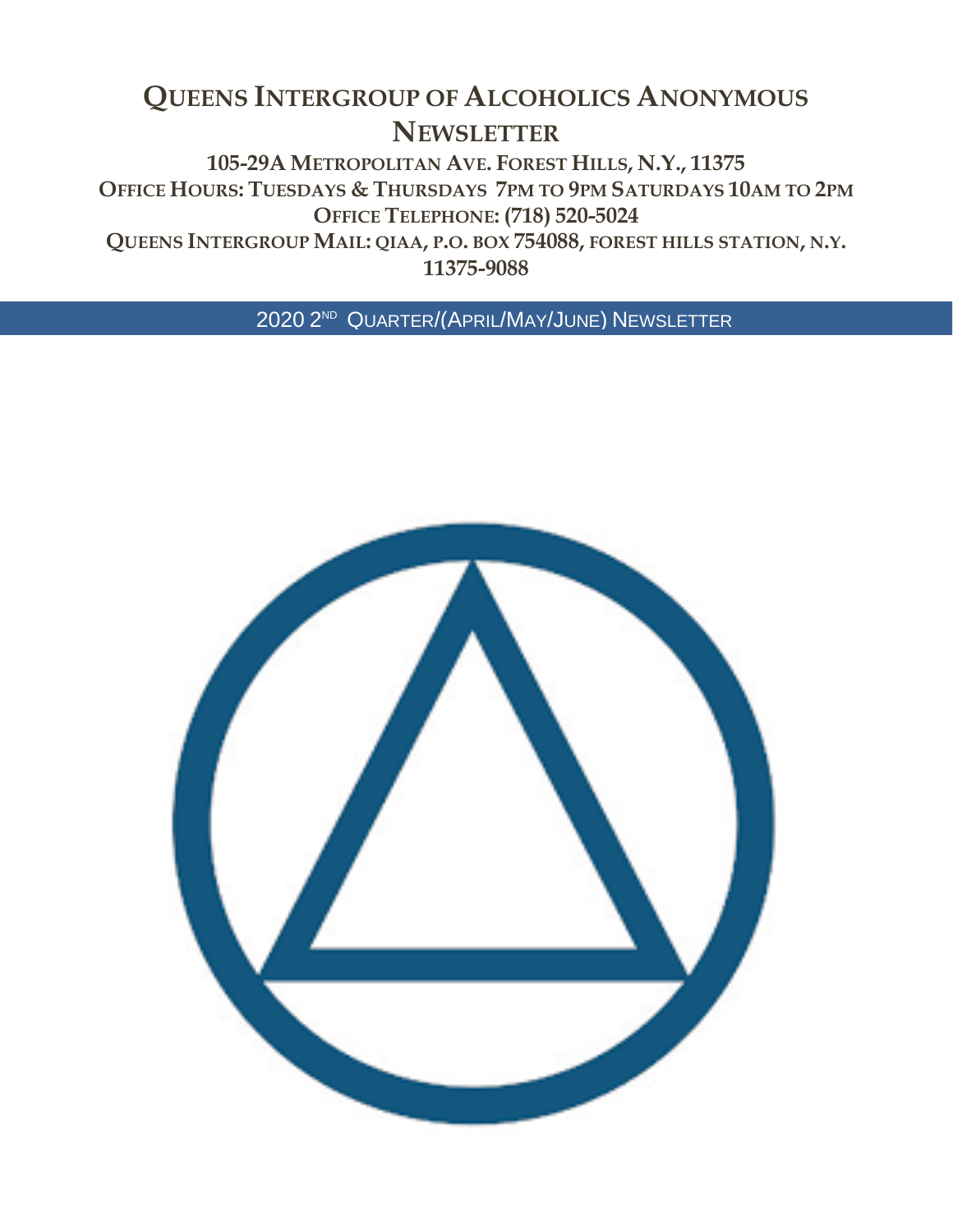#### **VIRTUAL MEETINGS**

I would be very remiss in writing a newsletter and not including an article about the emergence of the AA meetings on Zoom. With all the meeting closures as a result of the COVID-19

Outbreak, including my Homegroup – Elm Heights, the Members of Elm Heights were confronted with a racking dilemma. How will the Group stay sober and carry the Message to the still sick and suffering alcoholic? One of our members-Juan S. set up a teleconference by phone, which we used the first couple of weeks in March. It was around that time that some innovative AA's were hosting AA meetings with their personal Zoom accounts. There were and are 4 plans offered by Zoom. Basic, Pro, Business, and Enterprise. With the Basic Plan, the advantage was that it was free. The downside was the 40-minute limit on group meetings. With the Pro Plan, the advantage was a 24-hour limit, the downside was that it was \$14.99 per Month. The aforementioned plans can host up to 100 participants. Larger Groups may be better served by opting for the Business or Enterprise Plan, which can host 300 and 500 participants, respectively.

In an e-mail dated March 24, 2020 from New York Intergroup, which included information regarding AA activity in our area, NY Intergroup in a bold move, created a new AA Zoom Room link. Let me tell you Ladies & Gentleman, this was truly a game changer! Using the link provided by NY Intergroup, my home group, Elm Heights registered with Zoom to host our weekly Wednesday & Friday meetings. If your group wants to register with NY Intergroup via Zoom you can go to: [www.nyintergroup.org/remote-meetings/join-the-nyig-zoom](http://www.nyintergroup.org/remote-meetings/join-the-nyig-zoom-meeting-room/)[meeting-room/](http://www.nyintergroup.org/remote-meetings/join-the-nyig-zoom-meeting-room/)

They set this up so that anyone can host their own meeting without having to sign up and pay for Zoom. Each "room" can host up to 500 meetings per hour. Groups may decide to opt for a password for their meeting to increase security. Contributions to NY Intergroup can be made via Credit Card, PayPal, or Venmo: @nyintergroup

If you go to NY Intergroup Remote AA Meetings website [\(www.nyintergroup.org/remote-meetings/\)](http://www.nyintergroup.org/remote-meetings/), you can find a remote meeting, list a meeting or update an existing meeting by clicking on the top right corner of the page and then scroll down. NY Intergroup is paying the Enterprise License on a monthly basis and in keeping with the  $7<sup>th</sup>$  tradition which states, "Every AA Group ought to be fully self-supporting, declining outside contributions", so if you or your group would like to contribute to NY Intergroup, you can find the link to the contributions page in the same menu.

## Upcoming Events

**SENY Area 49 Post Conference Virtual Assembly June 13, 2020 9:00AM -3:00PM Go: events.aaseny.org For Details!**

**Queens Virtual Speaker Exchange June 27, 2020** 9:00 AM **To Participate send an** 

**email to** 

**webmaster@queensaa.org**

### **Group Rep Meeting in September: Date to be Announced!**

Website for anyone seeking help: [www.findtreatment.gov](http://www.findtreatment.gov/) Current information available on rehab/treatment centers still open

Contributions to Queens Intergroup Can be made Virtually!

PayPal or Zelle (Must have an account) treasurer@queensaa.org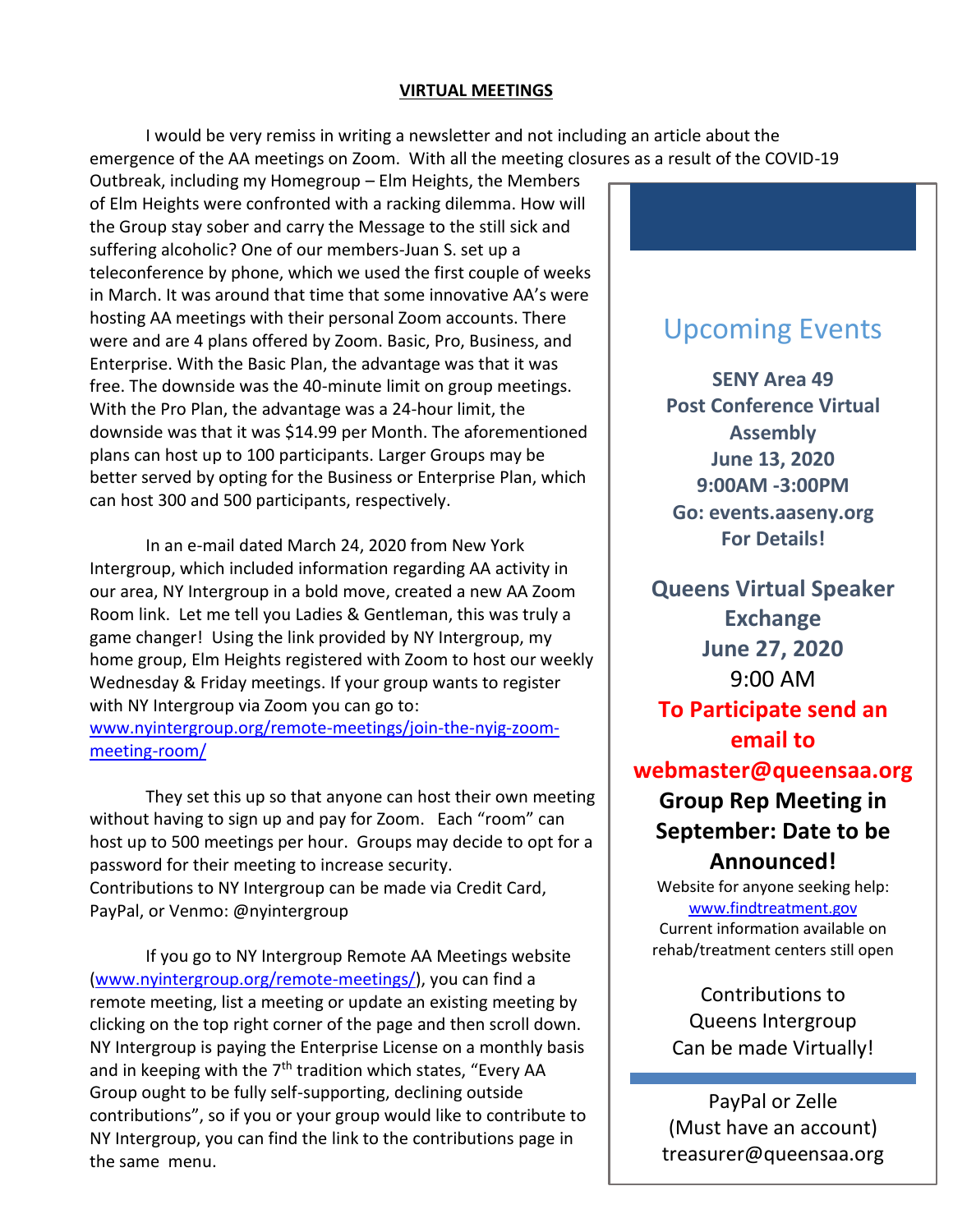Although many members are using the Zoom Technology, many of the old-timers have been left in the dust. Many were accustomed to attending conventional meetings. It wouldn't be a bad idea to reach out to some of these members and see how they are doing.

### **Some FAQ's About the Big Book**

**Where did the Big Book get its nickname?** When Alcoholic Anonymous was published, the founding members wanted purchasers to be sure they were getting their money's worth. So, they instructed the printer to run the job on the thickest paper he had "The original volume proved to be so bulky that it became known as the 'Big Book,'" Bill W said.

**Who wrote the "To Wives" Chapter?** Bill W. wrote that chapter. According to his wife, Lois, she wanted to write it, but Bill "insisted" on doing it himself. "I was mad", she said, adding, not "so much mad as hurt". The reason he gave for wanting to write the chapter himself, said Lois, was that "he thought it should be the same style as the rest of the book". ('Pass It On,' page 200)

**Where did the custom that some groups still follow a reading from chapter 5 at the beginning of meetings get started?** A man by the name of Mort J. sobered up in 1939 solely from reading the big book. He moved to Los Angeles in 1940, at his own expense rented a meeting room in the Cecil Hotel. He "insisted on reading from chapter 5 of the AA book at the start of every session," according to Alcoholics Anonymous Comes of Age (page 93). The practice took root on the West coast and spread from there.

**How much has the price of the Big Book risen since 1939?** The original price of the Big Book was \$3.50; the hardcover Fourth Edition is now \$9.50 and is available in 71 languages, including the original English, and arrange of formats including softcover, large print, audio (on cassette or CD), Brail, DVD (for ASL), and portable abridged versions.

*Courtesy of Box 459, Spring 2020*

### **Something to Consider**

Even though the QIAA office is closed right now, there are still expenses, such as rent, utilities, etc., which QIAA is responsible to pay. It was decided by the steering committee that it was important to setup an online contributions account. If you or your group would like to contribute, you may now do so via PayPal and Zelle by sending the payments to [treasurer@queensaa.org](mailto:treasurer@queensaa.org) (**Be advised,** you must have a PayPal or Zelle Account).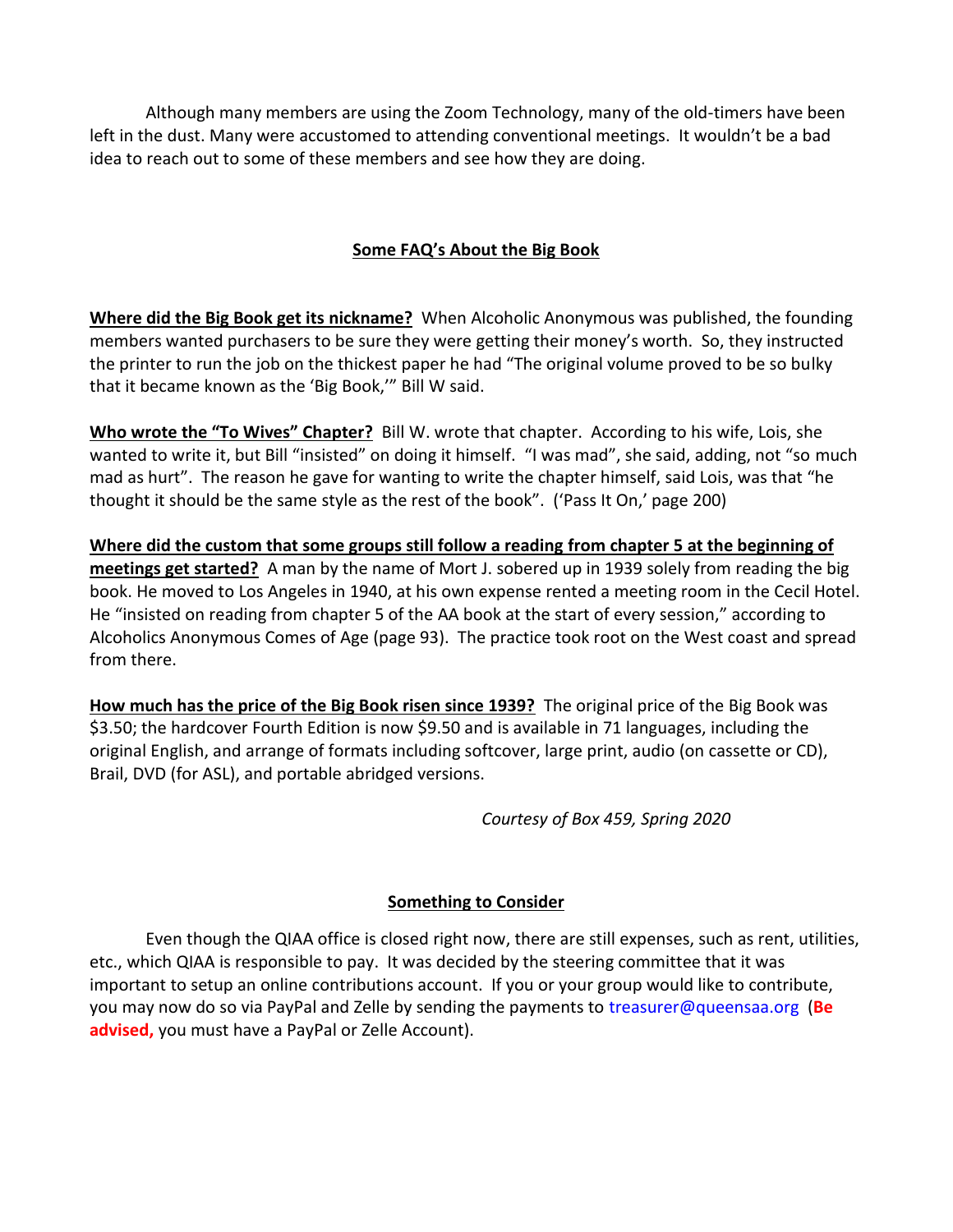Here is a story from my longtime AA friend Jimmy R. whom I've known for 25 years. I greatly appreciate the time he took to write and share his AA experience with us.

Hi, my name is Jimmy and I am an alcoholic.

My story with alcoholism and finding Alcoholics Anonymous (AA) is one of a son that was lost, but was found again, plucked out of the mire by a family of people who could relate to my struggle and a relationship with my Higher Power, who I choose to call God. Now, my daily sobriety comes from applying the practices taught by AA to all aspects of my life and I seek to help other alcoholics in doing the same.

My lifelong ally is AA and my connection with God. Even though I will always consider myself an alcoholic, my story ends with 30 years of sobriety and a full life as a loving father. Sadly, I know many people who were not so lucky. When dealing with alcoholism, the journey is never easy, but my experience has taught me that doing it alone is never an option that you are forced to take.

I grew up in the Queens Borough in Long Island City, New York. Back then, I was the only white kid on the block, earning me the affectionate, if unoriginal, nickname "white boy." Drinking was part of the culture in my neighborhood. At a certain point, someone's older brother hands you your first drink, and down the line, you hand someone else's little brother their first drink. It was the way of things.

In AA, they talk about the "invisible line" into alcoholism that you can cross without even realizing it. I crossed the line at some point when blacking out, waking up with broken bones, and being rushed to the ER to get my stomach pumped became my new normal.

My drinking career was a vicious cycle of lying, cheating, stealing, and hurting myself and others. When the daily obsession to drink led me to literally sell the leather jacket off my back, sneakers from my feet, and gold chain from around my neck, I knew my life had become unmanageable.

Those years were sprinkled with "wake-up calls" followed by failed attempts at sobriety. My first attempt to sober up was to relocate, thinking outside influences were the source of my compulsion. I tried moving in with my dad in New Hampshire and was drunk again after two days. When I attended an outpatient program from 9 a.m. to 5 p.m., I found myself drunk by 6 p.m. I also tried joining a Christian-based program with the same results.

In the end, I found my first step toward true recovery in the emergency room during my third visit in less than a month. My attending doctor told me about Danny, one of his patients in a coma after overdosing, whose visitors were the staff from a therapeutic community called Outreach House. The doctor recommended I attend the 20-month program at Outreach House. At 18 years old, out of options and resolved not to end up like Danny, I accepted the doctor's invitation.

I vividly remember sitting in Outreach House without a drink, shaking and baking. The first feelings I ever felt without alcohol in my body were guilt, shame, and remorse. My mind was flooded with thoughts of how much pain, suffering, and misery I caused my loved ones and myself. I could not sit in my own skin. After 60 days, the pain of not being able to live with myself without a drink was so great, I decided I was going to leave Outreach House for the only thing I knew would help: a drink.

On my way out, I stopped to inform my counselor, Dave that I was leaving. When he asked why and I explained what I was going through, I found a kindred soul in Dave. Dave's compassionate mentorship in that hour delivered strength and hope from someone who understood me as one alcoholic to another. I ended up staying, and the real healing began.

It was at Outreach House that I was first introduced to Alcoholics Anonymous. AA members Dan and Loraine took on the institutional commitment at Outreach House, delivering the AA program and discussing the 12 steps every Sunday. If it were not for Dan and Loraine, I simply would not be sober today. Dan and Loraine, if you happen to be reading this, I am indebted to you both. Your service many years ago paid off. You helped save my life.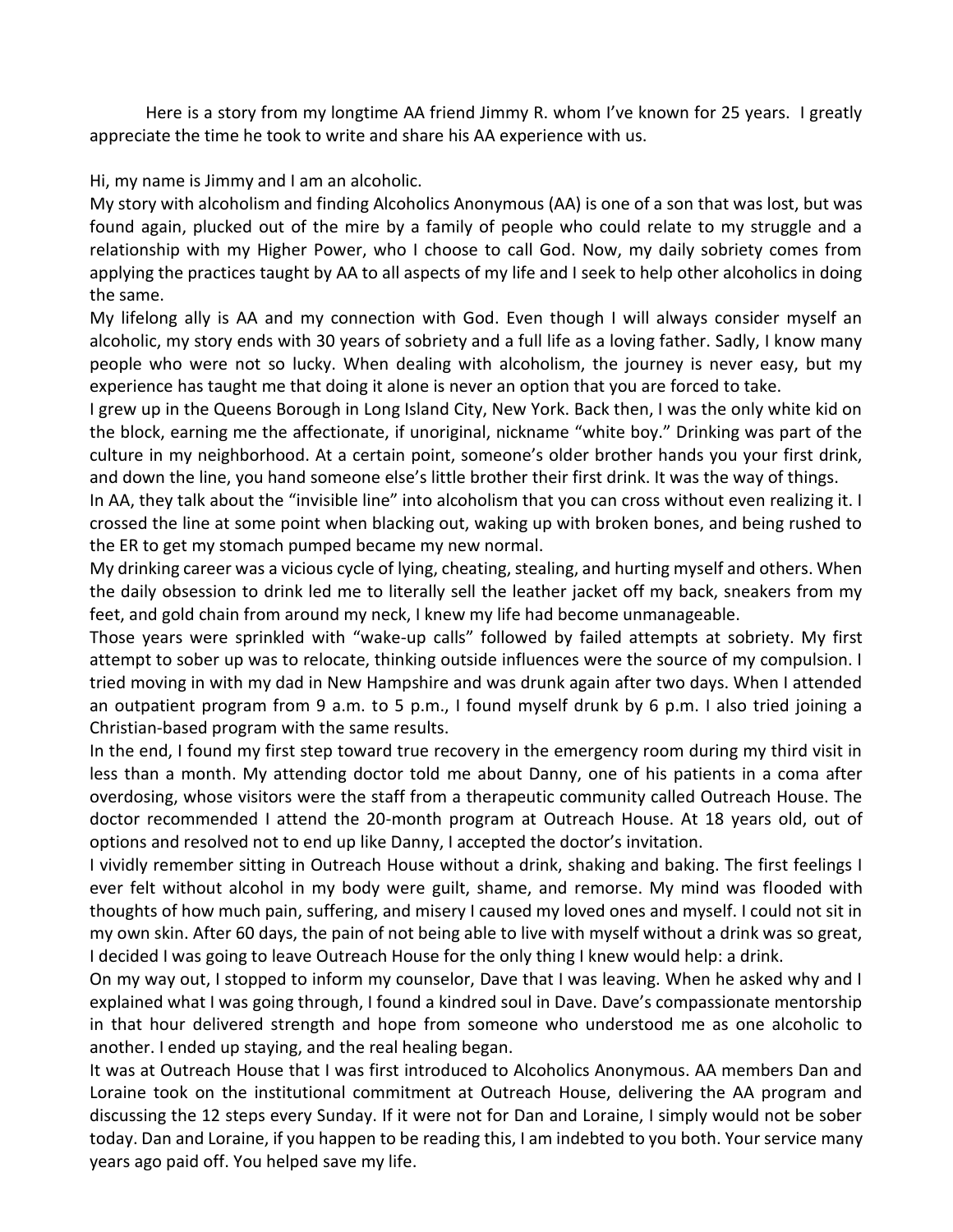Outreach House got me sober, AA keeps me sober. Even though the last place I wanted to go after nearly 2 years in rehab was an AA meeting, I did not want to throw away my progress. I made the Broadway-Steinway meeting in Astoria, Queens two days after I left Outreach House. I was reunited with a childhood friend, Steve, who was seven years sober at the time. Steve hugged me and said, "I'm your sponsor, this is your home group and we are going to get you a commitment tonight." Steve packaged it perfectly for me. That night the bridge from rehab to reality was built right before my very eyes. I know today, that was God working in my life.

Steve stayed true to his word. He picked me up every night for AA meetings, introduced me to his AA network, and showed me sobriety can be fun. Steve eventually had too much fun, picked up a drink, and put it down 15 years later. When Steve came back to AA, he asked me to sponsor him. Today, I sponsor Steve. Our role reversal makes us even more grateful to each other and God for keeping us sober, one day at a time.

As I look back today on my 30-year journey in AA, I can vividly see where God parachuted people into my life. For me, any challenge in my life today has one solution: invite God into it, help another alcoholic, and make a meeting. When I practice this principle, no matter what it is that I am going through, peace and serenity eventually always breakthrough.

When you join AA, they hand you a copy of *Alcoholics Anonymous*, also called "the Big Book" that becomes a staple of your sobriety journey. My sponsor Bill M., constantly reminds me who is in charge and the fact that the Big Book has over 400 references related to "no human power" and "we can't do this alone." These references in the Big Book remind us that it is okay to struggle because we are not expected to recover by ourselves or without support.

There were many threats to my sobriety that I fought off through the power of my faith in my AA family, my network of supporters, and my belief that God was continuing to work in my life. Despite my progress, I was not immune to heartache and pain.

Nearly 20 years ago, my brother, Shawn, died of an overdose at just 21 years old. I will never forget the true spiritual experience of seeing a parade of AA people marching into the funeral home during Shawn's wake offering me their support and comfort.

Fifteen years ago, my father was brutally murdered with a sledgehammer, a crime that took authorities two years to finally make an arrest. My constant source of support during that turbulent time was my AA family.

Alcoholism is a disease, not a weakness of character. My disease wants me dead but will settle for me being sober, miserable, and living in fear. I reject that by relying on the good experiences that remind me to appreciate this life and fight for my sobriety.

The most amazing gift God gave me was making me a dad. When the doctor handed Sean to me for the first time, my hands were visibly shaking. I remember holding my son in my hands, sober for years, and a voice inside my head saying "Look at you, your hands are shaking, you can't even hold your own son. What kind of father are you going to be?" The insidious nature of my disease still works in my life alongside even the brightest moments. But by the time my wife, Rosa, was released from the hospital, I overcame the doubts and could spin Sean on one finger!

Three years later, Rosa and I noticed Sean was not responding to his name, making eye contact, or speaking. The night Sean was diagnosed with autism, I got on my knees, tears rolling down my face, and made a deal with God. I told God I would continue to help other alcoholics in AA get sober if he would surround Sean with the support he needed to improve. God and I shook hands on that deal. Sean is now 11 years old with a team of saints assembled to support his tremendous progress.

There are simply not enough words in the dictionary or colors in the rainbow to express how grateful I am to Alcoholics Anonymous, the 12 steps, members of AA, and my relationship with my Higher Power. From AA room to AA Zoom, I can honestly say I love Alcoholics Anonymous for teaching me to apply their principles to every area in my life.